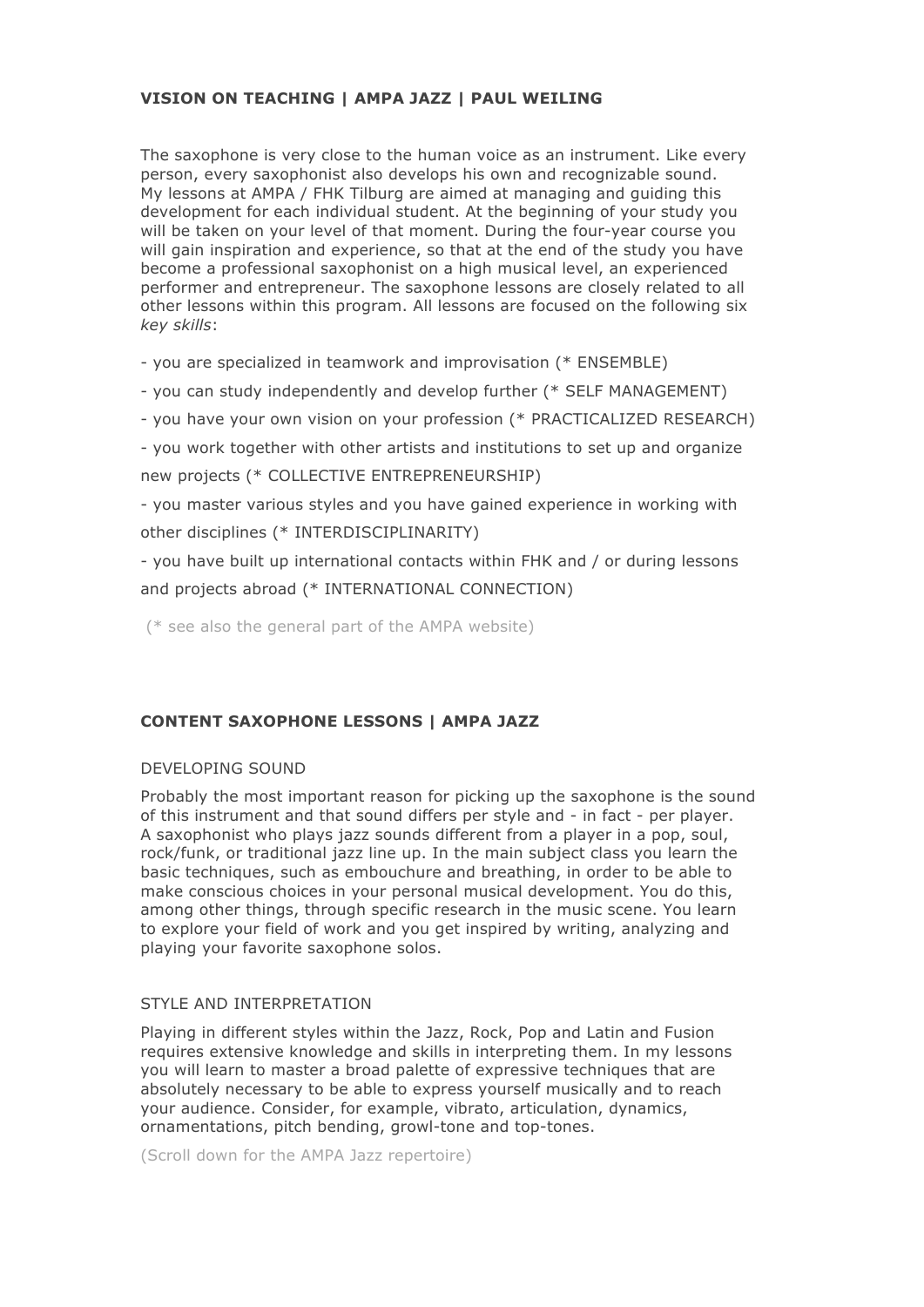### RHYTHM AND 'TIME FEEL'

'It don't mean a thing if it ain't got that swing' - In this title of the classic Duke Ellington composition you could also replace the word *swing* with *groove* or *beat*. In addition to a convincing sound, the correct timing of everything you play makes the big difference. Generally speaking, it is all not so much about *what* you play, but *how* you play every note and musical line as a statement. An experienced musician will always perform with a distinguished *feel* within a certain tempo. For example, in some styles you can suggest a relaxed sense of delay (*laid-back*) or, as in Salsa music for example, create an uplifting effect by playing ahead on the beat (*parlante*).

### **ARTICULATION**

For wind instrument players in particular, correct articulation is most important to develop a good timing. Because little attention is paid to this in existing sheet music, articulation is one of the most important learning skills, especially in the first year.

### SCALES AND CHORDS

As an improvising professional you obviously need a superior technique and that also includes the mastery of scales and chords. In my lessons I always combine technique with sufficient theoretical insight so that you can transfer everything you learn directly into improvisation practice.

## PATTERNS AND LINE OUTS

In addition to the scales and chords, there are many musical standard lines that can provide a good basis for improvisation. These are also called *patterns*, usually fairly short melodic ideas, in line with the most commonly used chord progressions. Playing these in all keys (transpose) requires a lot of study time, but it is really essential to build up the musical 'baggage' for creating harmonic lines on the spot. Patterns, scales and chords are first literally rehearsed in all keys. Then a pattern can also be used as a *line-out* for rhythmic or melodic variations to eventually shape your own ideas.

### IMPROVISATION

There is much more to improvisation than playing the right scales and chords, even though these last two are of course obligatory. In order to stand above the (sheet) music it is necessary to fully explore a piece of music. You can do this by memorizing the theme, the bass and guide lines according to the chord schedule and arrangement. Beautiful improvised solos contain clear structure and phrasing. The musical lines build up a story in which ideas may return in variations (motivic development). In the main subject lessons we will train this skills by playing and analyzing solos from famous CD and live recordings.

# SOLO TRANSCRIPTION

By means of *perfect imitation* of a solo (playing along with the original recording in which there is no difference anymore between the two saxophones) you play, even if only for a moment, at the highest level of your virtuoso example. This is a special experience and pays many times the effort of the high stakes! The transcription of solos helps you in the first instance with the training of your musical hearing. In addition, analyzing the soloist provides a better insight into various approaches to improvisation.